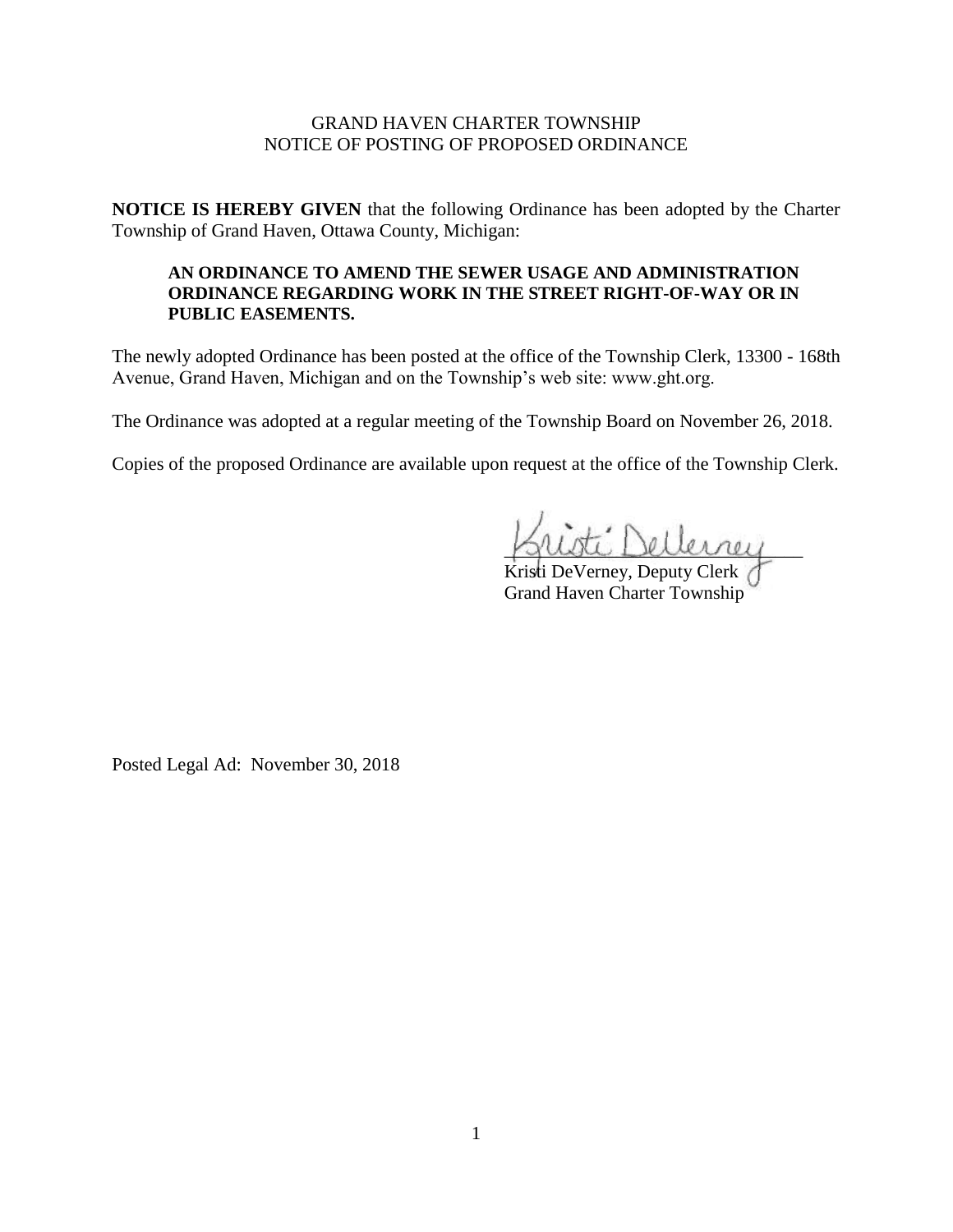## **SEWER USAGE AND ADMINISTRATION AMENDMENT ORDINANCE CHARTER TOWNSHIP OF GRAND HAVEN, MICHIGAN Ord. No. 568, Eff. December 30, 2018**

# **AN ORDINANCE TO AMEND THE SEWER USAGE AND ADMINISTRATION ORDINANCE REGARDING WORK IN THE STREET RIGHT-OF-WAY OR IN PUBLIC EASEMENTS.**

GRAND HAVEN CHARTER TOWNSHIP, COUNTY OF OTTAWA, AND STATE OF MICHIGAN, ORDAINS

Section 1. Building Sewers and Connections. Section 4.1.2 of the Grand Haven Charter Township Sewer Usage and Administration Ordinance, Ordinance No. 180, as amended, is amended in its entirety to state as follows.

2. The owner shall be responsible, at the owner's cost and expense, for the installation, connection, and maintenance of the building sewer to its connection with the public sewer.

Although the work shall be done at the owner's expense, all sewer system work in the street right-of-way or in public easements, including service lines to the property line, shall be constructed and performed by the Township or its agents or contractors. The Township may waive this requirement if the owner deposits an adequate escrow amount with the Township, or otherwise posts adequate security for and acceptable to the Township (e.g., performance bond, irrevocable bank letter of credit, etc.).

 Section 2. Effective Date. This Ordinance was approved and adopted by the Township Board of the Charter Township of Grand Haven, Ottawa County, Michigan, on November 26, 2018, after introduction and a first reading on October 8th, 2018, and publication after such first reading as required by Michigan Act 359 of 1947, as amended. This Ordinance shall take effect 30 days after its publication following adoption.

 $\overline{\phantom{a}}$  , and the contract of the contract of the contract of the contract of the contract of the contract of the contract of the contract of the contract of the contract of the contract of the contract of the contrac

Mark Reenders, Supervisor Laurie Larsen, Clerk